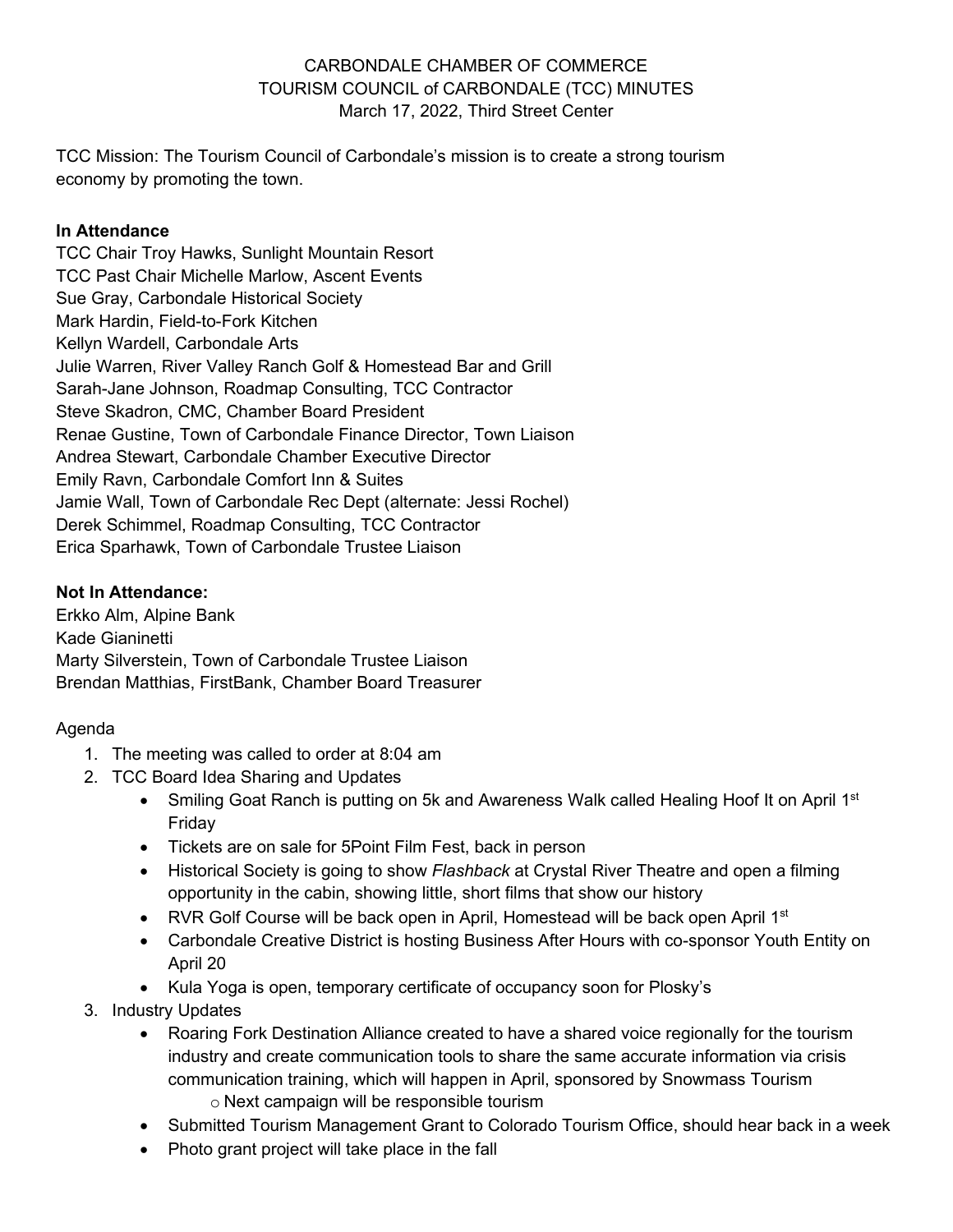4. Approve Meeting Minutes

The meeting minutes from the February 24 meeting were presented for approval. Kellyn motioned to approve the meeting minutes, and Sue seconded the motion; the motion was approved.

5. Financial Review:

Tourism Council of Carbondale *Bookkeeper's Summary Report* Period Ending February 28, 2022, Cash Basis

## *Lodging Tax Report – Town of Carbondale*

- Lodging Tax for December 2021 is \$15,806: a 61.86% increase over December 2020. December 2021 lodging tax is received by TCC in February 2022.
- Lodging Tax for January 2022 (\$16,667) is received by TCC in March 2022, so does not appear on February 2022 financial statements
- 2021 Total Lodging Tax (January-December 2021) is \$165,473

# *YTD P&L Actuals February 28, 2022 (Blue Column)*

- Lodging Tax Income on P&L: \$26,447 Actual vs Budget \$21,333
- February 2022 Lodging Tax Income on P&L (\$15,806) is comprised of taxes collected in December 2021
- Total Income: \$26,480 Actual vs Budget \$21,337
- Net Ordinary Operating Income: \$6,515 Actual vs YTD Budget -\$5,070
- Net Income including Other Income: \$12,045 vs YTD Budget \$4,930
- Reserves are budgeted to be funded by an additional \$20,000 in 2022; Opp Fund is budgeted to be funded by \$15,000 at the end of 2022

## *Balance Sheet as of February 28, 2022 (Blue Column)*

- The Operating Checking Account balance is \$93,930 compared to \$101,082 at 02/28/2021
- NOTE: the surplus cash in the Operating Checking Account is intended to be used to cover the 2022 budget deficit (this was reflected in the 2022 budget approval)
- Money Market cash account balance (Opportunity & Reserve Funds combined) is \$114,838 compared to \$76,830 at 02/28/2021
- Reserve Fund Equity account is \$87,986 (includes MM cash acct interest earnings)
- Opportunity Fund Equity account is now at \$26,850; Opportunity Fund is budgeted to be used in 2022; Opp Fund is also budgeted to be funded by \$15,000 at the end of 2022
- Reserve Fund at 02/28/2022 (\$87,986) covers ~63%, or about 7.5 months, of 2022 Operating Expenses; Reserves are budgeted to be funded by an additional \$20,000 in 2022

Respectfully submitted, Heather Beach, Bookkeeper, March 15, 2022

Additional discussion:

- Carbondale's Lodging Tax has gone up \$100,000 in 10 years due to capacity (additional of shortterm rentals), increase in rates, and increase in traffic yet we have one of the lowest lodging taxes at 2%
	- $\circ$  Currently there are 68 Short-term rentals, all we need to apply for a license, must be primary residence, not an investment home, then after reviewing applications, will create next steps
- If we would like to submit a suggested increase, council or a signed petition can add to the voting ballot, but first we need to education on smart tourism and do a great job in the current market